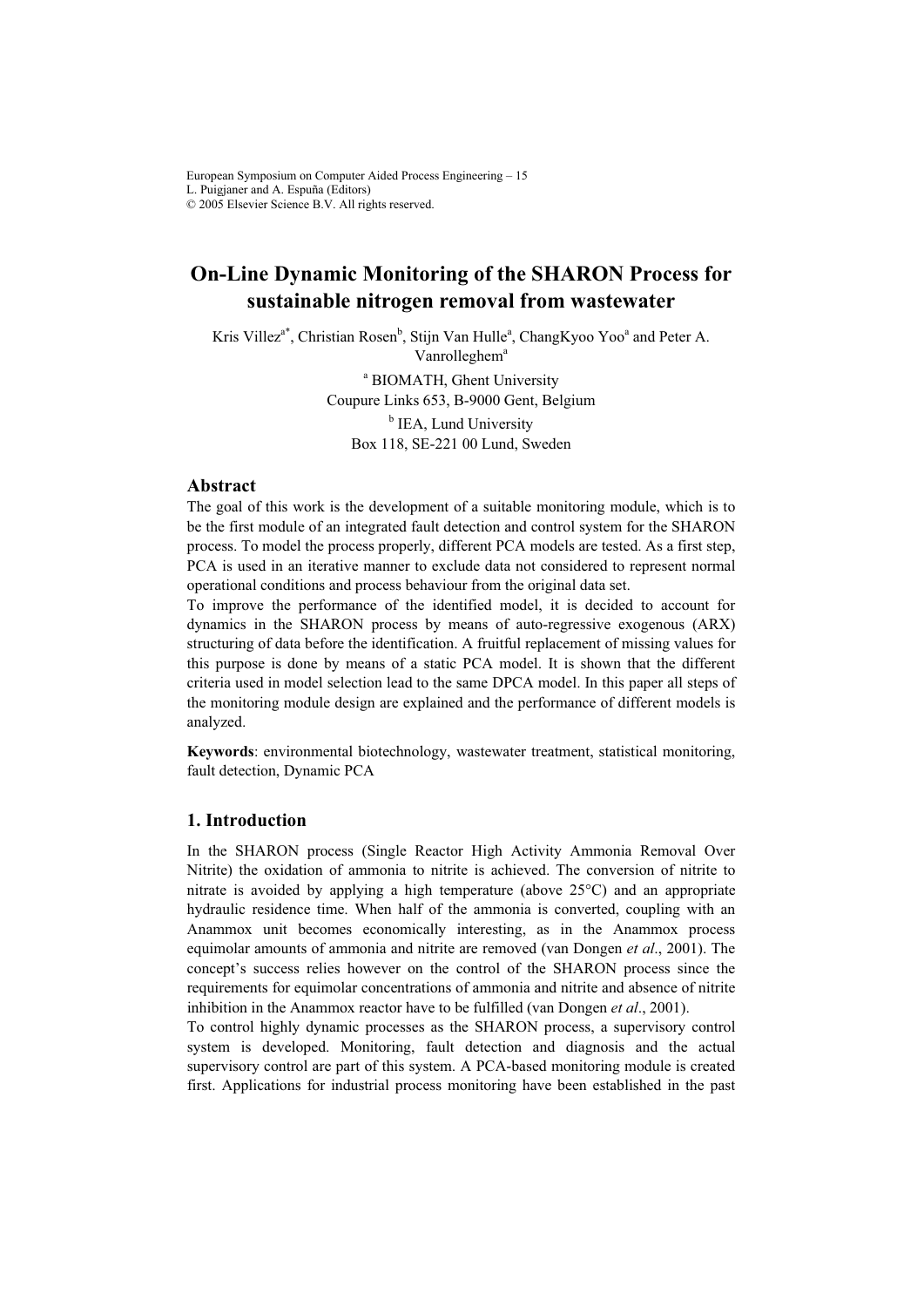decade (MacGregor and Kourti, 1995, Kourti and MacGregor 1995, Wise and Gallagher, 1996). Applications to wastewater treatment plants have emerged as well in more recent research (Rosén and Lennox, 2001, Yoo *et al.*, 2003, Lee *et al*., 2004).

In this study the development of a dynamic PCA (DPCA) model for monitoring is described. Simple static PCA modeling and data selection is discussed firstly. Secondly, the replacement of missing data is explained. Afterwards, different DPCA models are constructed and compared to eachother. Finally, a monitoring model is selected.

### **2. Materials and methods**

For a detailed description of the data set the reader is referred to Van Hulle *et al*. (2003). The data set contains 503 data samples of 10 variables: (1) hydraulic residence time (HRT), (2) ammonia load, (3) the influent ratio of total inorganic carbon to total ammonia nitrogen (TIC:TAN), (4) daily mean dissolved oxygen (DO), (5) daily mean pH, (6) daily mean acid addition, (7) daily mean base addition, (8) effluent ammonia, (9) effluent nitrite and (10) effluent nitrate concentrations.

Ku *et al.* (1995) developed a procedure for dynamic PCA (DPCA) modeling, which is adapted in this work. The procedure uses the calculation of the newly found inner relations in the data set by a step-wise increase in the window length of the ARX structure. As long as the number of new relations is more than zero, the window length is increased. Ultimately, the last model which still reveals new relations is selected.

### **3. Results and discussion**

#### **3.1. Simple static model**

In the model for "normal data" selection, two principal components (PC's) were retained as a compromise between guaranteed detection of abnormal data samples and an acceptable number of false alarms. Despite its simplicity, a two-component PCA model allows to discern the following states: (1) low ammonia load and high nitrate values, (2) moderate ammonia load and low nitrate values and (3) high ammonia load and low nitrate values.

### **3.2. "Normal data" selection**

A proper selection of the data used for modelling the normal behaviour is imperative in statistical modeling. Data which caused Hotelling's  $T^2$  or SPE to be violated at 95% confidence levels were investigated in detail. Data that did not represent normal behaviour were omitted. In the next iteration, only the data samples that caused either the 99%-limit for SPE or Hotelling's  $T^2$  to be violated were investigated. As only 10 further data samples were removed in this iteration, no further iteration was performed. The number of samples was cut from 440 to 378 (14% reduction).

### **3.3. Completion of incomplete samples by PCA projection method**

To base the dynamic models on continuous series which extend as long as possible, missing values for off-line measurements were estimated. The missing values were estimated by backward calculation from the scores (inverse PCA), which were estimated by the single component-projection method (Nelson *et al.,* 1996). Negative estimates for concentrations were set to zero and remaining missing variables were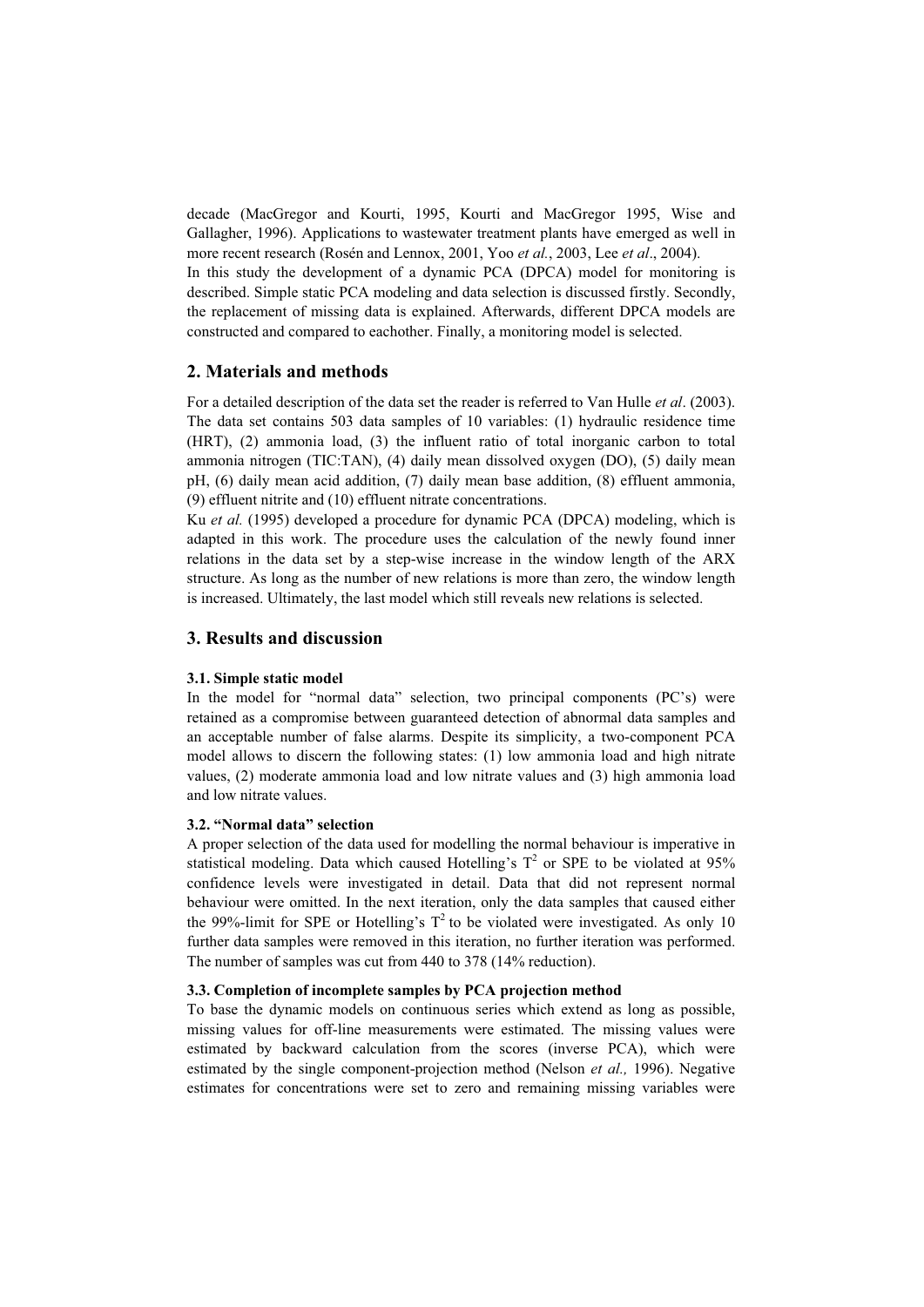estimated again by the same method. Afterwards, samples with estimates which caused Hotelling's  $T^2$  and/or SPE to rise above the 95% level were omitted.

### **3.4. Construction of models and comparison**

In Table 1, the calculated inferences from Ku *et al.* (1995) are listed along with the percentage of captured variance, the false alarm ratio and the undetected failure ratio. The approach of Ku *et al*. (1995) leads to a model with ARX window length equal to two because this model is the last one by which new relations are found.

Typically, the captured variance is important for prediction purposes. In this case, all featured models are considered to satisfy (all captured variances are 70% or higher).

| w (window length)                            |      |      |      |      |
|----------------------------------------------|------|------|------|------|
| m (variables)                                | 10   | 20   | 30   | 40   |
| c (principal components)                     | 4    | 4    | 6    | 6    |
| $r = m - c$ (inner relations found)          | 6    | 16   | 24   | 34   |
| $r_{\text{new}}$ (new inner relations found) | 6    | 4    | $-2$ |      |
| captured variance $(\% )$                    | 74.7 | 70 O | 77 9 | 75 7 |
| false alarm ratio $(\%)$                     | 2.5  | 4.8  | 6.4  | 8.2  |
| undetected failure ratio $(\%)$              | 76.7 | 23.9 | 28.4 | 27.8 |

*Table 1: Summary of model characteristics* 

A third and key criterion is the success in discerning abnormal from normal behaviour. The ratio of false alarms to normal samples (false alarm ratio) and the ratio of undetected abnormal samples to total abnormal samples (undetected failure ratio) relate to this performance. An alarm was induced when either the 95%-level of Hotelling's  $T^2$ or SPE was violated. The false alarm ratio rises with increasing window lengths, but is acceptable for all models (see Table 1). A minimal undetected failure ratio is found for a window of two. The undetected failure ratio is 76.7% in the static PCA model, while it is lower than 30% for all DPCA models. Accounting for the dynamics is thus essential. Based on the used criteria, the window length of the ARX structure should either be two or three. Therefore, the relations that were observed between the model and the mechanistic knowledge of the real system are summarised only for these two models.

### *3.4.1 Model with window length = 2 (one time delay) and four PC's*

HRT, acid addition and DO values are affecting the  $3<sup>rd</sup>$  score the most (not shown). Also, the effect of a temporary low value of HRT was noticed very clearly in this score. pH (variable 5), nitrate (variable 10) and base addition (variable 7) are the dominating variables of the fourth PC (see Figure 4, left). A remarkable distinction of two periods is observed: (1) rather unstable pH values and a rather high base addition (days 99 to 400) and (2) more stable pH values and lower base addition. Discussion with the operator of the labscale SHARON setup reveals that these differences in pH dynamics had not been detected before. Even though the cause could not be determined, the most sensible hypothesis is that the ingrowth of second step nitrifiers resulted in the conversion of nitrite to nitrate, which in turn reduced the toxic effects of nitrite on the first step nitrifiers. Since this was not observed before the PCA modeling, it shows that PCA modeling can be helpful in understanding the characteristics of biological processes.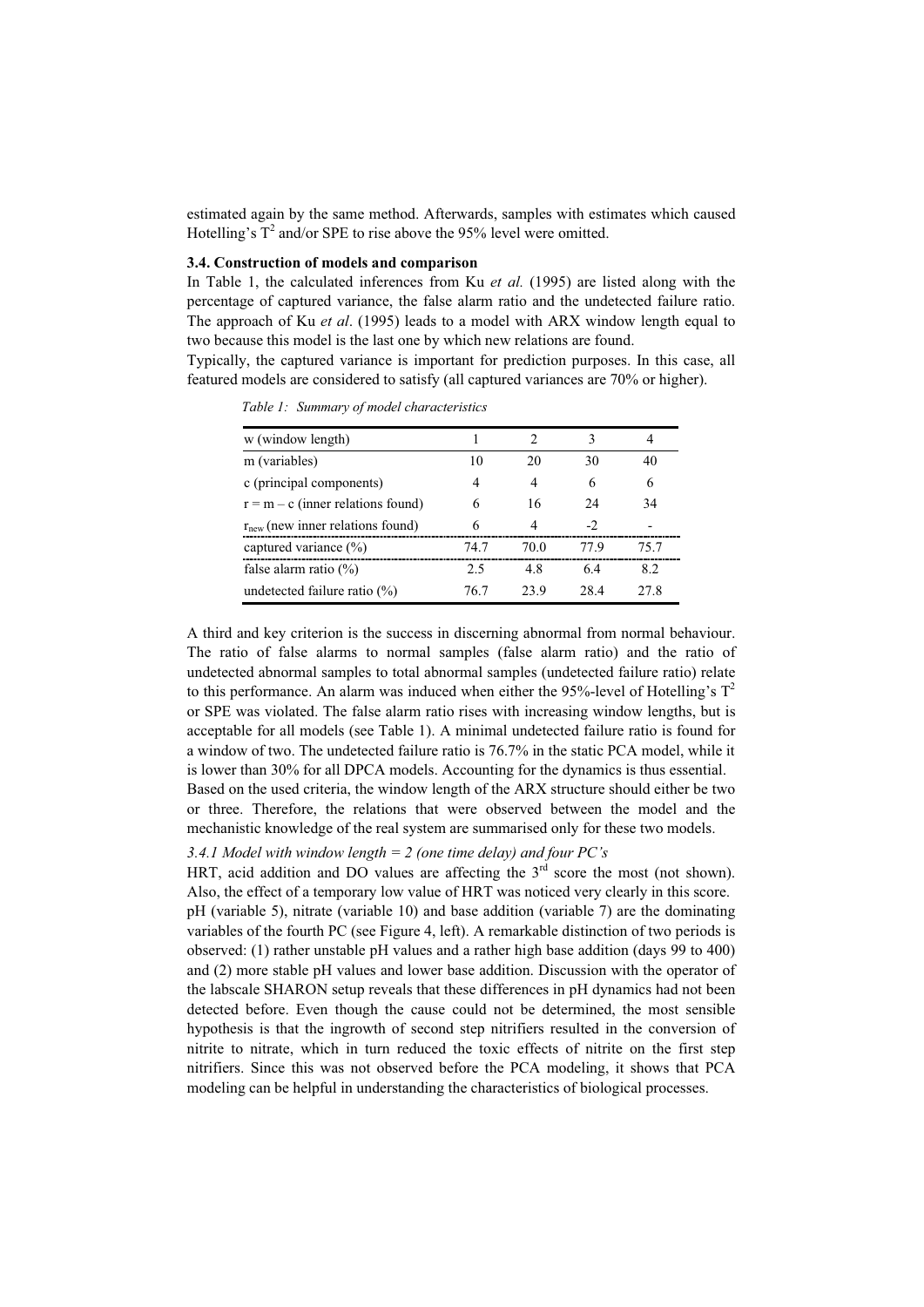

*Figure 1: Loading plot and score plot of component 4 in the model with ARX window equal to 2. Red bars show the loadings of the delayed variables (time instant –1) while the yellow bars show the actual variables (time instant 0).* 

#### *3.4.2 Model with window length = 3 (two time delays) and six components*

To a large extent, the PC3 and PC4 captured the same effects as in the former model. Acid effects are not captured in the third but in the fourth PC. Base addition is only influential in PC5. Nitrate build-up is reflected in this score as well. However, the latter effects appear yet in the fourth PC of the previous model. PC6 is dominated by the DO and effluent nitrate. The resulting trends are however observed yet in the first score. As the last two PC's seem only to capture information which is captured in the four PC's of the 1st model, they lead only to a larger captured variance, which is not of prime interest.

#### **3.5. Selection**

In the final selection step, the false alarm ratio was omitted as a criterion as the values are comparable for both models. In Table 2, the relevant results are summarized. In three out of four criteria, the model of window length of two is performing the best. Thus, a window length of two is selected, which leads to a four-component DPCA model (see Table 1).

| W                        |  |
|--------------------------|--|
| $r_{\text{new}}$         |  |
| captured variance        |  |
| undetected failure ratio |  |
| model description        |  |

*Table 2: Summary of selection procedure: for each of the criteria, the preferenced model is marked by "+"* 

### **3.6. Application of the model**

Figure 4 shows the SPE and Hotelling's  $T^2$  values. The following list of errors or abnormal situations that are detected by the model confirms that PCA monitoring is a valid approach in monitoring of biological processes :

- startup phenomena (73-94)
- sensor failures: DO sensor (188-190, 431), pH sensor (121-125, 193-195, 386, 431)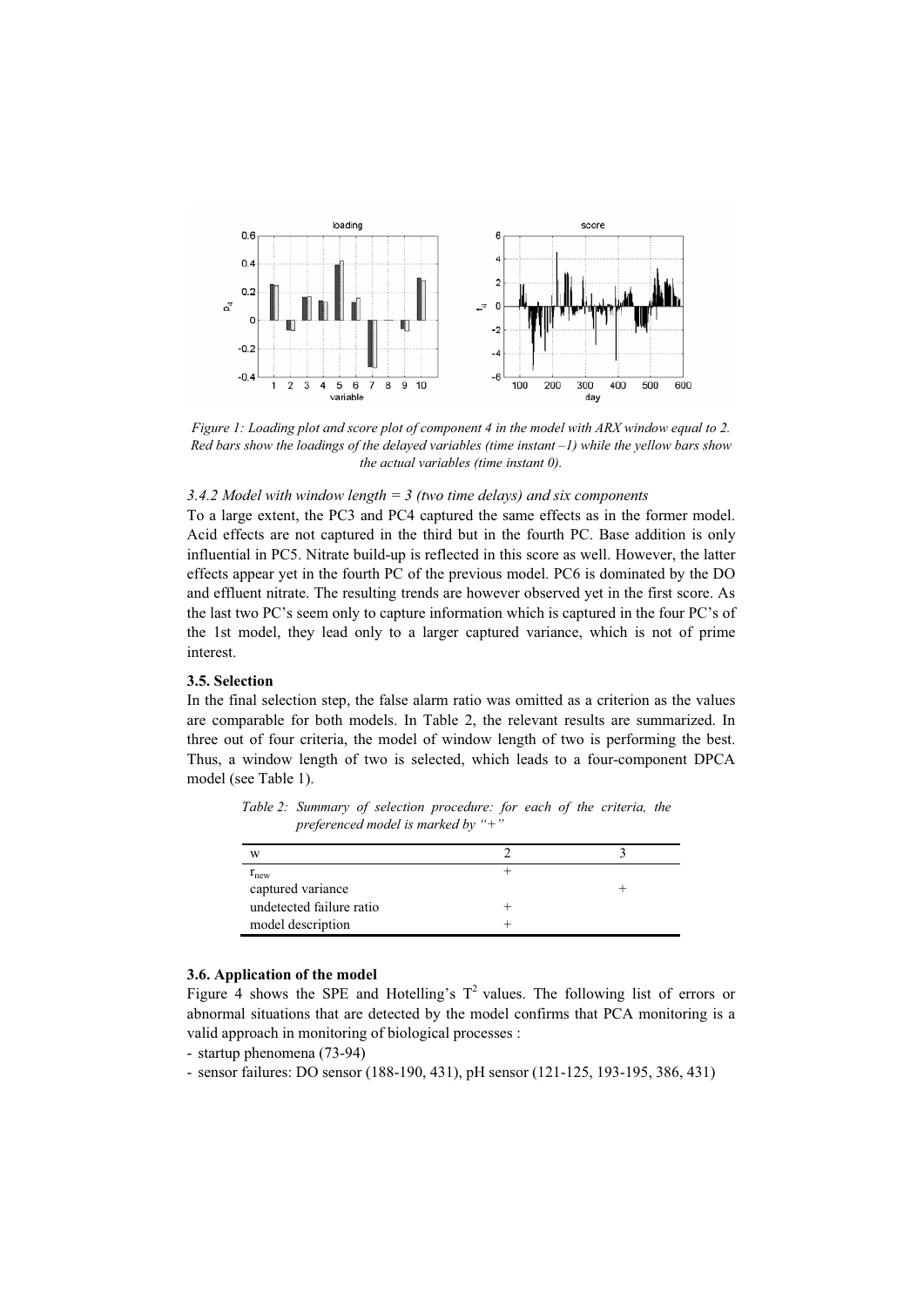- actuator failures: acid addition (138-140, 241-243), base addition (178, 181, 209-214), oxygen supply (251-256, 466), influent supply (278-281, 292-293), effluent withdrawal (171-174)
- operational changes: change of HRT (449), change of TIC:TAN ratio (541)
- abnormal conversion rates: high (206), low (333, 395)
- addition of biomass (168-170)
- excessive water evaporation due to supply of dry rather then moist air supply (220- 222)
- running of fast-dynamic kinetic experiments (308)



Figure 2: Hotelling's  $T^2$  and DmodX (distance to the model plane) control charts based on the *selected model l* 

#### **3.7. Effect of data estimation**

Since considerable effort is put into the estimation of missing data it is interesting to know what effect it has on the model performance. The results for the selected model structure with and without estimates are summarised in Table 3. Captured variances are comparable and the false alarm ratio is equal for both models. The undetected failure ratio seems to be influenced largely by the effect of gaps in the data, as this ratio is almost doubled when no estimates are used.

*Table 3: Effect of the use of estimation data on model performance* 

| inference                       | with estimated data | without estimated data |
|---------------------------------|---------------------|------------------------|
| captured variance $(\% )$       | 70.0                | 70.7                   |
| false alarm ratio $(\%)$        | 4.8                 | 4.8                    |
| undetected failure ratio $(\%)$ | 23.9                | 46.0                   |

## **4. Conclusions**